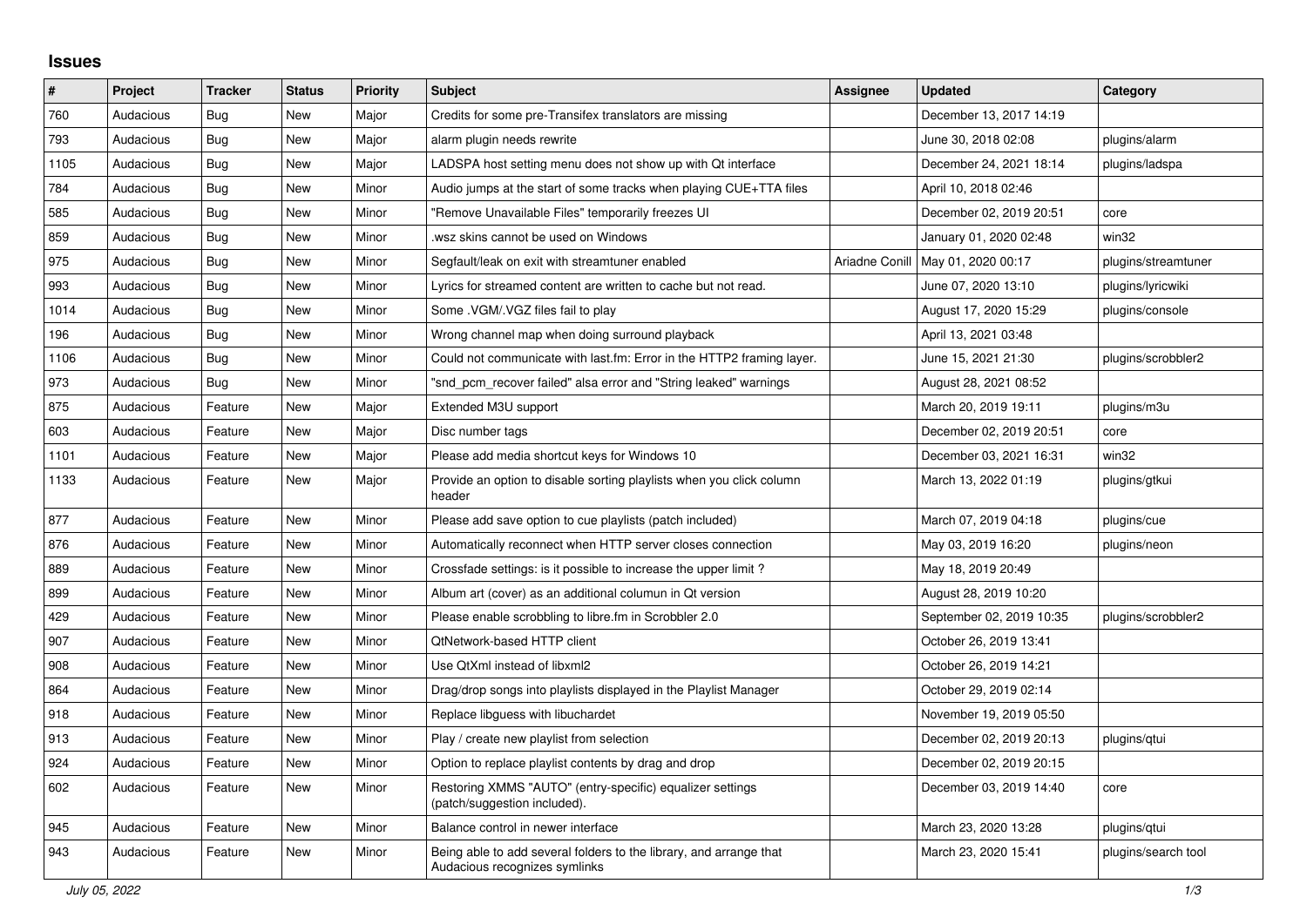| $\vert$ # | Project   | <b>Tracker</b> | <b>Status</b> | <b>Priority</b> | <b>Subject</b>                                                                                      | <b>Assignee</b> | <b>Updated</b>          | Category                  |
|-----------|-----------|----------------|---------------|-----------------|-----------------------------------------------------------------------------------------------------|-----------------|-------------------------|---------------------------|
| 500       | Audacious | Feature        | New           | Minor           | fullscreen album art                                                                                |                 | April 08, 2020 19:17    |                           |
| 955       | Audacious | Feature        | <b>New</b>    | Minor           | Enqueue option                                                                                      |                 | April 09, 2020 03:54    |                           |
| 968       | Audacious | Feature        | New           | Minor           | Loop PSF files at normal loop points during repeat mode                                             |                 | April 16, 2020 03:25    | plugins/psf               |
| 909       | Audacious | Feature        | New           | Minor           | remember open/close status of equalizer and equalizer-presets<br>windows                            |                 | April 22, 2020 06:56    | libaudgui                 |
| 987       | Audacious | Feature        | New           | Minor           | Closing of Search Library tool by same method as opening it                                         |                 | May 13, 2020 00:15      |                           |
| 969       | Audacious | Feature        | New           | Minor           | streamtuner plugin: Please add column-sortability, or at least sort<br>alphabetically by 1st column |                 | June 16, 2020 09:54     | plugins/streamtuner       |
| 995       | Audacious | Feature        | <b>New</b>    | Minor           | Add star rating to songs                                                                            |                 | June 16, 2020 09:56     |                           |
| 996       | Audacious | Feature        | <b>New</b>    | Minor           | Refine playlists when searching (search all playlists)                                              |                 | June 16, 2020 09:58     |                           |
| 1011      | Audacious | Feature        | New           | Minor           | Visible separator of folders in the playlist                                                        |                 | July 18, 2020 16:10     |                           |
| 1013      | Audacious | Feature        | New           | Minor           | Request re Album Art using music file metatag                                                       |                 | August 03, 2020 22:48   |                           |
| 1017      | Audacious | Feature        | New           | Minor           | QT Global Hotkeys rework proposal and cross-platform support                                        | Domen Mori      | December 07, 2020 04:22 | plugins/hotkey            |
| 1046      | Audacious | Feature        | New           | Minor           | Add all id3v2 frames in the settings of Playlist available columns                                  |                 | December 28, 2020 21:14 | plugins/gtkui             |
| 1047      | Audacious | Feature        | <b>New</b>    | Minor           | Stop playing after any chosen track                                                                 |                 | December 29, 2020 01:23 |                           |
| 786       | Audacious | Feature        | New           | Minor           | Port global hotkeys plugin to Windows                                                               |                 | January 04, 2021 21:52  | plugins/hotkey            |
| 956       | Audacious | Feature        | New           | Minor           | Stream to chromecast                                                                                |                 | January 11, 2021 01:19  |                           |
| 1058      | Audacious | Feature        | <b>New</b>    | Minor           | Allow changing the language/locale in settings                                                      |                 | January 30, 2021 18:11  |                           |
| 1066      | Audacious | Feature        | New           | Minor           | Allow Equalizer window to be resized.                                                               |                 | February 11, 2021 10:05 |                           |
| 1067      | Audacious | Feature        | New           | Minor           | Equalizer adjustments are coarse.                                                                   |                 | February 11, 2021 10:09 |                           |
| 51        | Audacious | Feature        | New           | Minor           | Option to inhibit suspend                                                                           |                 | February 13, 2021 09:23 |                           |
| 1072      | Audacious | Feature        | New           | Minor           | QT AOSD plugin                                                                                      |                 | February 17, 2021 21:18 | plugins/aosd              |
| 1076      | Audacious | Feature        | New           | Minor           | Adjustable background and fonts colors and fonts size in<br>playlist---zoomable playlist            | Tom Hammer      | March 09, 2021 00:38    | plugins/playlist-manager  |
| 1082      | Audacious | Feature        | New           | Minor           | File writer option to pad track numbers with leading zeros                                          |                 | March 31, 2021 00:15    | plugins/filewriter        |
| 1071      | Audacious | Feature        | New           | Minor           | Linkage could be improved for packagers.                                                            |                 | March 31, 2021 00:32    |                           |
| 882       | Audacious | Feature        | New           | Minor           | Consider adding vgmstream plugin                                                                    |                 | April 07, 2021 00:47    |                           |
| 883       | Audacious | Feature        | <b>New</b>    | Minor           | Consider adding USF plugin                                                                          |                 | April 07, 2021 01:00    |                           |
| 1088      | Audacious | Feature        | New           | Minor           | plugin: status icon: ADD option to select tray mouse Middle Click action                            |                 | April 11, 2021 12:05    | plugins/statusicon<br>- ಲ |
| 1091      | Audacious | Feature        | New           | Minor           | Built-in lyrics support                                                                             |                 | April 28, 2021 18:24    |                           |
| 1092      | Audacious | Feature        | New           | Minor           | Reread metadata on play option                                                                      |                 | April 30, 2021 03:35    |                           |
| 1095      | Audacious | Feature        | New           | Minor           | $Ctrl + Z / R$ to undo / redo changes to playlist                                                   |                 | May 07, 2021 18:42      |                           |
| 1099      | Audacious | Feature        | New           | Minor           | Per-track ReplayGain shouldn't be enabled by default                                                |                 | May 09, 2021 13:41      |                           |
| 1096      | Audacious | Feature        | New           | Minor           | Calculate and show selection stats in the status bar                                                |                 | May 10, 2021 03:06      |                           |